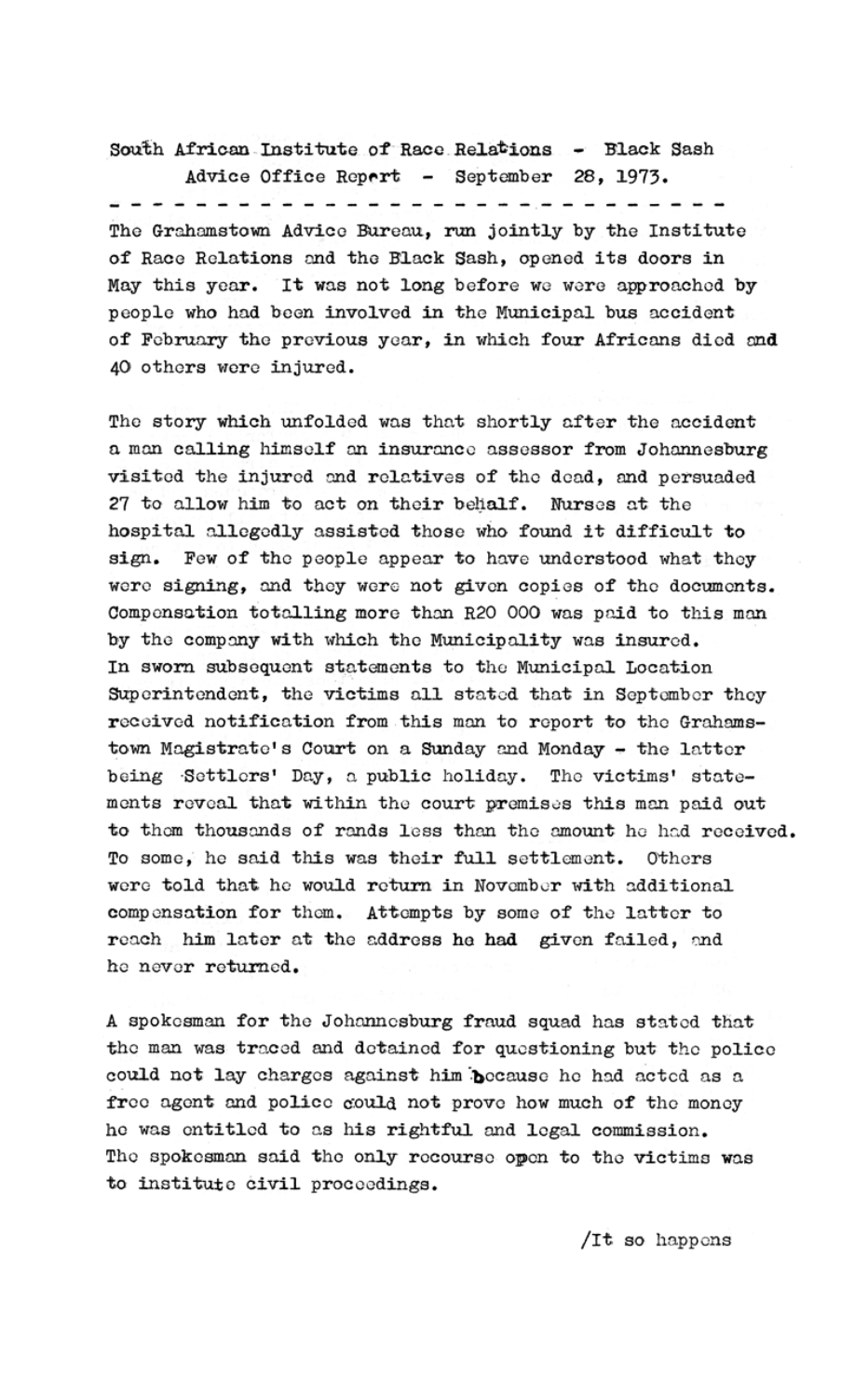It so happens that the proscribed period in which these people are entitled to lay such charges expires in February, but although the sworn statements - taken at the Municipality of Grahamstown's behest over a year ago - clearly reveal that the matter warranted some action, the victims were not informed of this. The town clerk, Mr. A.D. Lofting, stated this week that the municipality feels it has no further responsibility in the matter. The insurance company is of the same opinion.

The Advice Bureau feels great concern about the state of affairs. Firstly it wishes to warn people - and particularly black people who tend to be more vulnerable in such circumstances to exercise utmost caution regarding such approaches and in order to communicate this warning it appeals to all branches of the Institute of Race Relations and Black Sash to act as communications media.

Furthermore, it is shocking to find that such legal powers can be gained in this manner and our second urgent appeal is for members to use their influence with those involved in the legal apparatus of this country to ensure that the law is modified. The State has a duty to exercise its guardianship over victims such as those in Grahamstown and should accept as valid only such documents which are signed in impeccable legal circumstances. As matters stand it seems that the law is open to serious abuse.

Thirdly, the Advice Bureau is obliged to express its extreme concern about the apparent indifference which can exist among local authorities. The Municipality of Grahamstown was at the time, and until very recently when this function was taken over by the Bantu Regional Administation Board, the custodian of these people. The accident occurred 15 months ago. If it were not for the fortuitous opening of the advice bureau in May, and its subsequent efforts to notify all the bus accident victims of their civil rights, and to arrange for them to see the Magistrate in order to obtain State legal aid, (for which the great majority qualify) these people might have lost their chance of retribution of any kind through default.

 $\overline{c}$ 

/The default,